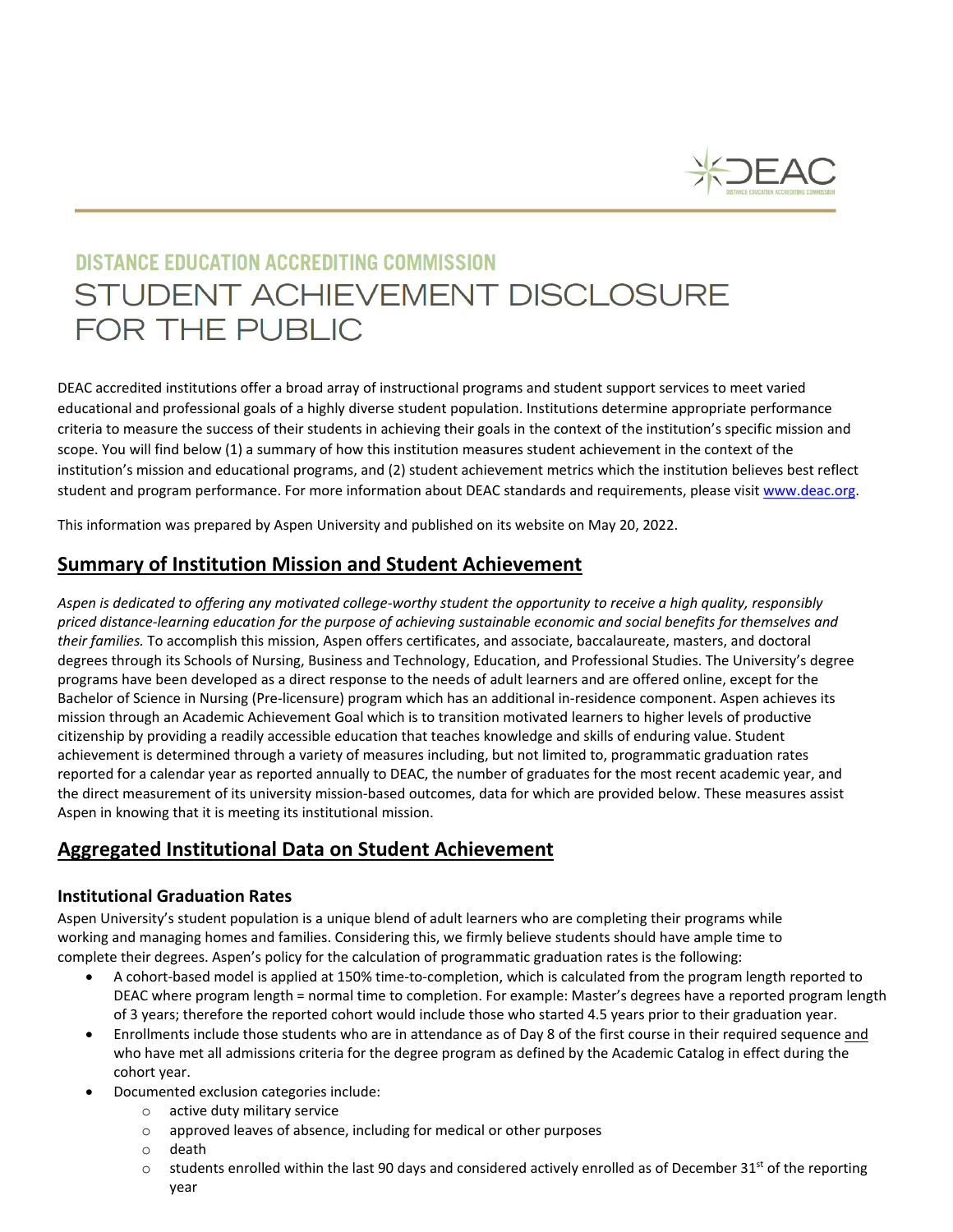- $\circ$  other exclusions determined by the institution including<br>internal program change
	- internal program change
	- financial difficulties without a filed leave of absence
	- family emergencies without a filed leave of absence
	- **Personal Illness without a filed leave of absence**<br> **Personal interparament in the end**<br> **Personal interparament in the end**<br> **Personal interparament in the end**<br> **Personal interparament in the end**<br> **Personal interparame**
	- relocation
	- **u** transfer to another institution
- Exclusions are only applicable at the program level, not the course level.
- The graduation rate is calculated by dividing the number of graduates by the number of new student enrollments, after applying exclusions.

The table below indicates graduation rates by program for Calendar Year 2021 (DEAC Reporting Year as reported in March 2022).

| Program                                                                           | <b>Reported Program</b><br>Length<br>150% Time to<br>Completion | <b>Student Entry Point</b><br>(Enrollment Date) | # of New<br><b>Students</b><br>in the<br><b>Cohort</b> | <b>Overall</b><br><b>Graduation</b><br><b>Rate for the</b><br><b>Reporting</b><br>Year |
|-----------------------------------------------------------------------------------|-----------------------------------------------------------------|-------------------------------------------------|--------------------------------------------------------|----------------------------------------------------------------------------------------|
| Associate of Applied<br>Science in Early Childhood<br><b>Studies</b>              | 2.5 yrs / 3.75 yrs                                              | March 1, 2017 - February 28, 2018               | 48                                                     | 58%                                                                                    |
| <b>Bachelor of Arts in</b><br>Psychology and Addiction<br><b>Studies</b>          | 5 yrs / 7.5 yrs                                                 | July 1, 2013 - June 30, 2014                    | 5                                                      | 25%                                                                                    |
| Bachelor of Science in<br><b>Business Administration</b>                          | 5 yrs / 7.5 yrs                                                 | July 1, 2013 - June 30, 2014                    | 2                                                      | 0%                                                                                     |
| Bachelor of Science in<br><b>Business Administration,</b><br>(Completion Program) | 2.5 yrs / 3.75 yrs                                              | March 1, 2017 - February 28, 2018               | 138                                                    | 69%                                                                                    |
| Bachelor of Science in<br><b>Criminal Justice</b>                                 | 5 yrs / 7.5 yrs                                                 | July 1, 2013 - June 30, 2014                    | $\mathbf{1}$                                           | 0%                                                                                     |
| Bachelor of Science in<br>Criminal Justice,<br>(Completion Program)               | 2.5 yrs / 3.75 yrs                                              | March 1, 2017 - February 28, 2018               | 44                                                     | 76%                                                                                    |
| Bachelor of Science in<br><b>Early Childhood Studies</b>                          | 5 yrs / 7.5 yrs                                                 | July 1, 2013 - June 30, 2014                    | 3                                                      | 50%                                                                                    |
| Bachelor of Science in<br>Early Childhood Studies,<br>(Completion Program)        | 2.5 yrs / 3.75 yrs                                              | March 1, 2017 - February 28, 2018               | 89                                                     | 77%                                                                                    |
| Bachelor of Science in<br><b>Health Care</b><br>Administration                    | 5 yrs / 7.5 yrs                                                 | July 1, 2013 - June 30, 2014                    | 3                                                      | 67%                                                                                    |
| Bachelor of Science in<br><b>Nursing (RN-BSN</b><br>Completion Program)           | 2.5 yrs / 3.75 yrs                                              | March 1, 2017 - February 28, 2018               | 2004                                                   | 85%                                                                                    |
| Doctor of Science in<br><b>Computer Science</b>                                   | 5 yrs / 7.5 yrs                                                 | July 1, 2013 - June 30, 2014                    | 6                                                      | 0%                                                                                     |
| Doctorate in Education<br>Leadership and Learning                                 | 5 yrs / 7.5 yrs                                                 | July 1, 2013 - June 30, 2014                    | 25                                                     | 53%                                                                                    |
| <b>Master in Business</b><br>Administration                                       | 3 yrs / 4.5 yrs                                                 | July 1, 2016 - June 30, 2017                    | 87                                                     | 88%                                                                                    |
| Master in Education                                                               | 3 yrs / 4.5 yrs                                                 | July 1, 2016 - June 30, 2017                    | 22                                                     | 82%                                                                                    |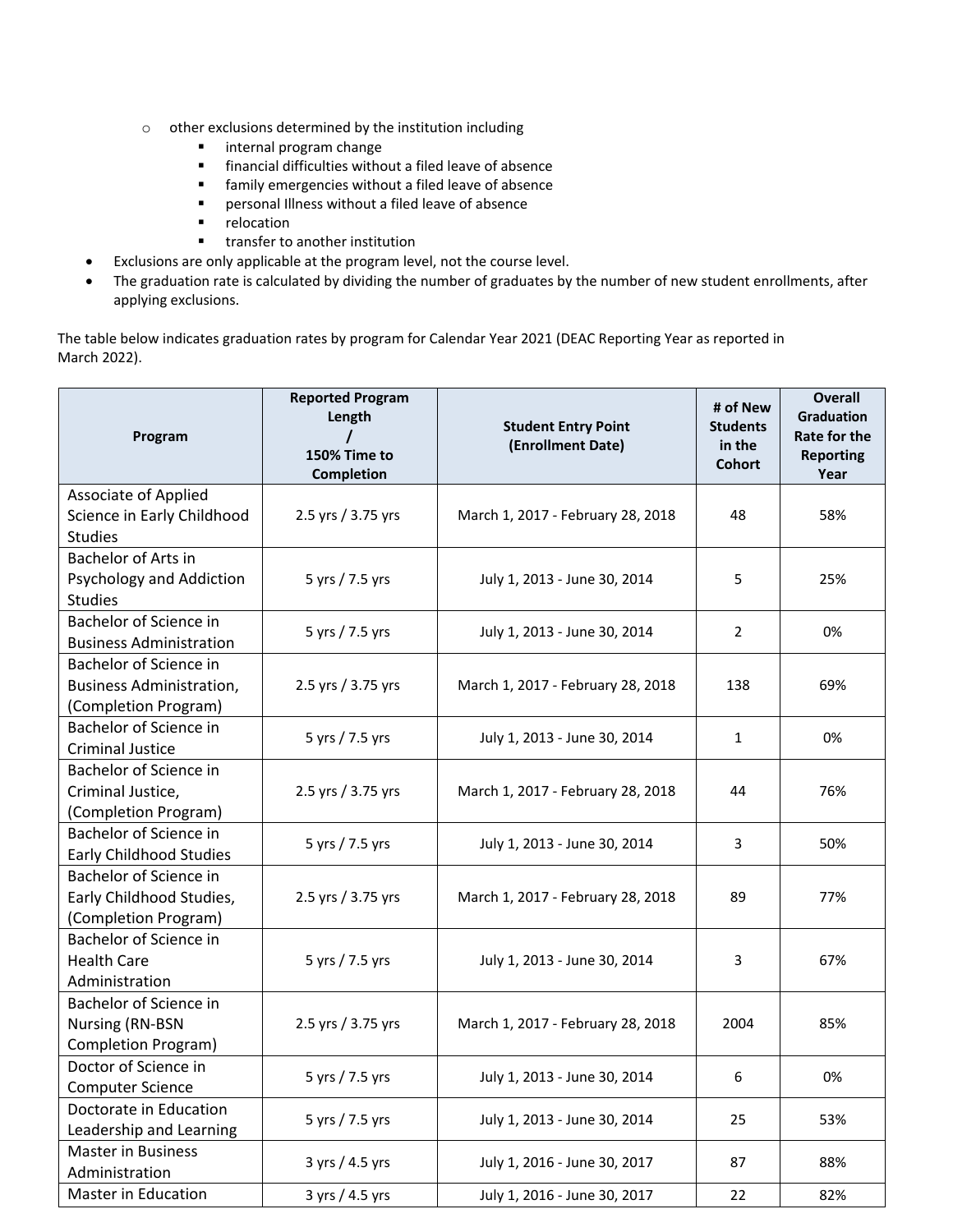| Master of Arts in<br>Psychology and Addiction<br><b>Studies</b> | $4$ yrs/ 6 yrs          | January 1, 2015 - December 31, 2016 | 76  | 74%  |
|-----------------------------------------------------------------|-------------------------|-------------------------------------|-----|------|
| Master of Science in<br>Criminal Justice                        | $3 \gamma$ rs / 4.5 yrs | July 1, 2016 - June 30, 2017        | 36  | 82%  |
| Master of Science in<br><b>Information Management</b>           | 3 yrs / 4.5 yrs         | July 1, 2016 - June 30, 2017        | 3   | 100% |
| Master of Science in<br><b>Information Systems</b>              | $3 \gamma$ rs / 4.5 yrs | July 1, 2016 - June 30, 2017        | 17  | 83%  |
| Master of Science in<br><b>Information Technology</b>           | $3 \gamma$ rs / 4.5 yrs | July 1, 2016 - June 30, 2017        | 3   | 100% |
| Master of Science in<br><b>Nursing</b>                          | $3 \gamma$ rs / 4.5 yrs | July 1, 2016 - June 30, 2017        | 418 | 83%  |
| Master of Science in<br>Technology and<br>Innovation            | 3 yrs / 4.5 yrs         | July 1, 2016 - June 30, 2017        | 1   | 0%   |
| <b>RN-to-Master of Science</b><br>in Nursing                    | $4 \gamma$ rs / 6 yrs   | January 1, 2015 - December 31, 2016 | 185 | 81%  |

### **Total Number of Graduates by Program**

During the Academic Year 2020-21 (September 2020 through August 2021), Aspen graduated the following number of students by program. Criteria in the calculation are as follows:

- This number is a simple count of those students for whom the degree was conferred in this academic year.
- Baccalaureate degrees are 120 credits, and include those graduates from both the full 120-credit program and the associated Completion program, if applicable, as both confer a bachelor's degree. For example, graduates of the Bachelor of Science in Business Administration include those in both the full 120-credit BSBA and those who completed the BSBA Completion program.
- Graduates of the Master of Science in Nursing program include those in both the MSN and RN to MSN programs as both confer an MSN degree.

| <b>Program Name</b>                                     | <b>Number of Graduates</b> |  |
|---------------------------------------------------------|----------------------------|--|
| Associate in General Studies                            | 1                          |  |
| Associate of Applied Science in Early Childhood Studies | 3                          |  |
| Bachelor of Arts in Psychology and Addiction Studies    | 16                         |  |
| Bachelor of Science in Business Administration          | 45                         |  |
| Bachelor of Science in Criminal Justice                 | 17                         |  |
| Bachelor of Science in Early Childhood Studies          | 35                         |  |
| Bachelor of Science in Health Care Administration       | 8                          |  |
| Bachelor of Science in Nursing                          | 1447                       |  |
| Certificate in Project Management                       | $\overline{2}$             |  |
| Doctor of Education in Leadership and Learning          | 32                         |  |
| Doctor of Nursing Practice                              | 27                         |  |
| Doctor of Science in Computer Science                   | 7                          |  |
| Master in Business Administration                       | 40                         |  |
| <b>Master in Education</b>                              | 9                          |  |
| Master of Arts in Psychology and Addiction Studies      | 18                         |  |
| Master of Science in Criminal Justice                   | 20                         |  |
| Master of Science in Information Management             | 3                          |  |